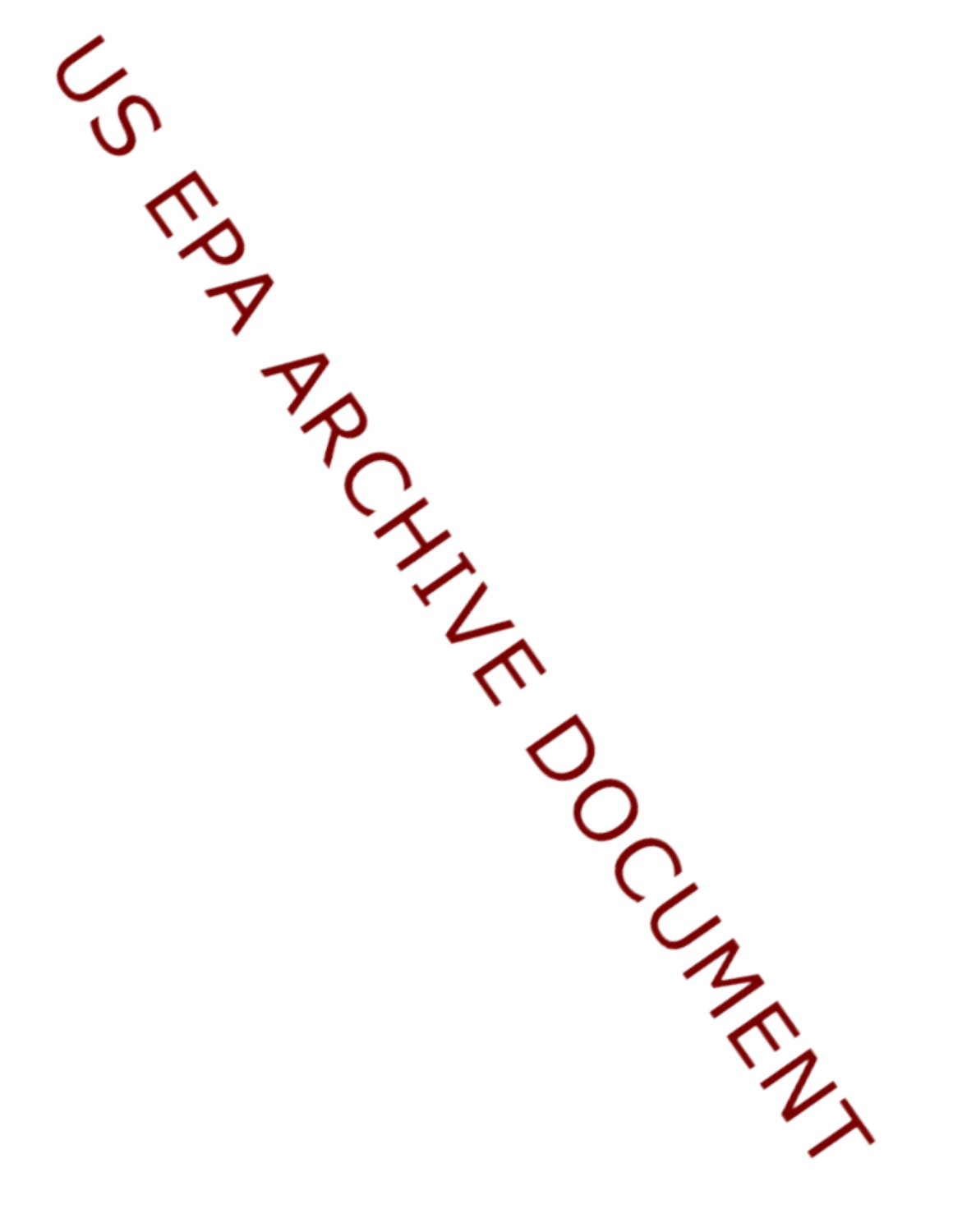## THE ENVIRONMENTAL TFALL TO ACY VERIFICATION PROGRAM







# **ETV Joint Verification Statement**

| <b>TECHNOLOGY TYPE:</b>             | <b>ENVIRONMENTAL DECISION SUPPORT SOFTWARE</b>                            |                                              |
|-------------------------------------|---------------------------------------------------------------------------|----------------------------------------------|
| <b>APPLICATION:</b>                 | <b>INTEGRATION AND VISUALIZATION OF ENVIRONMENTAL</b><br><b>DATA SETS</b> |                                              |
| <b>TECHNOLOGY NAME:</b>             | StiePro <sup>TM</sup> Version 3.0                                         |                                              |
| <b>COMPANY:</b>                     | <b>Environmental Software</b>                                             |                                              |
| <b>ADDRESS:</b>                     | 17011 Beach Blvd., Suite 900<br>Huntington Beach, CA. 92647               | PHONE: (714) 379-7000<br>FAX: (714) 379-7001 |
| <b>WEBSITE:</b><br>$E\text{-}MAIL:$ | www.envsoft.com<br>info@envsoft.com                                       |                                              |

The U.S. Environmental Protection Agency (EPA) has created the Environmental Technology Verification Program (ETV) to facilitate the deployment of innovative or improved environmental technologies through performance verification and dissemination of information. The goal of the ETV Program is to further environmental protection by substantially accelerating the acceptance and use of improved and cost-effective technologies. ETV seeks to achieve this goal by providing high-quality, peer-reviewed data on technology performance to those involved in the design, distribution, financing, permitting, purchase, and use of environmental technologies.

ETV works in partnership with recognized standards and testing organizations and stakeholder groups consisting of regulators, buyers, and vendor organizations, with the full participation of individual technology developers. The program evaluates the performance of innovative technologies by developing test plans that are responsive to the needs of stakeholders, conducting field or laboratory tests (as appropriate), collecting and analyzing data, and preparing peer-reviewed reports. All evaluations are conducted in accordance with rigorous quality assurance protocols to ensure that data of known and adequate quality are generated and that the results are defensible.

The Site Characterization and Monitoring Technologies Pilot (SCMT), one of 12 technology areas under ETV, is administered by EPA's National Exposure Research Laboratory (NERL). With the support of the U.S. Department of Energy's (DOE's) Environmental Management program, NERL selected a team from Brookhaven National Laboratory (BNL) and Oak Ridge National Laboratory (ORNL) to perform the verification of environmental decision support software. This verification statement provides a summary of the test results of a demonstration of Environmental Software's SitePro™ environmental decision support software product.

### **DEMONSTRATION DESCRIPTION**

In September 1998, the performance of five decision support software (DSS) products were evaluated at the New Mexico Engineering Research Institute, located in Albuquerque, New Mexico. In October 1998, a sixth DSS product was tested at BNL in Upton, New York. Each technology was independently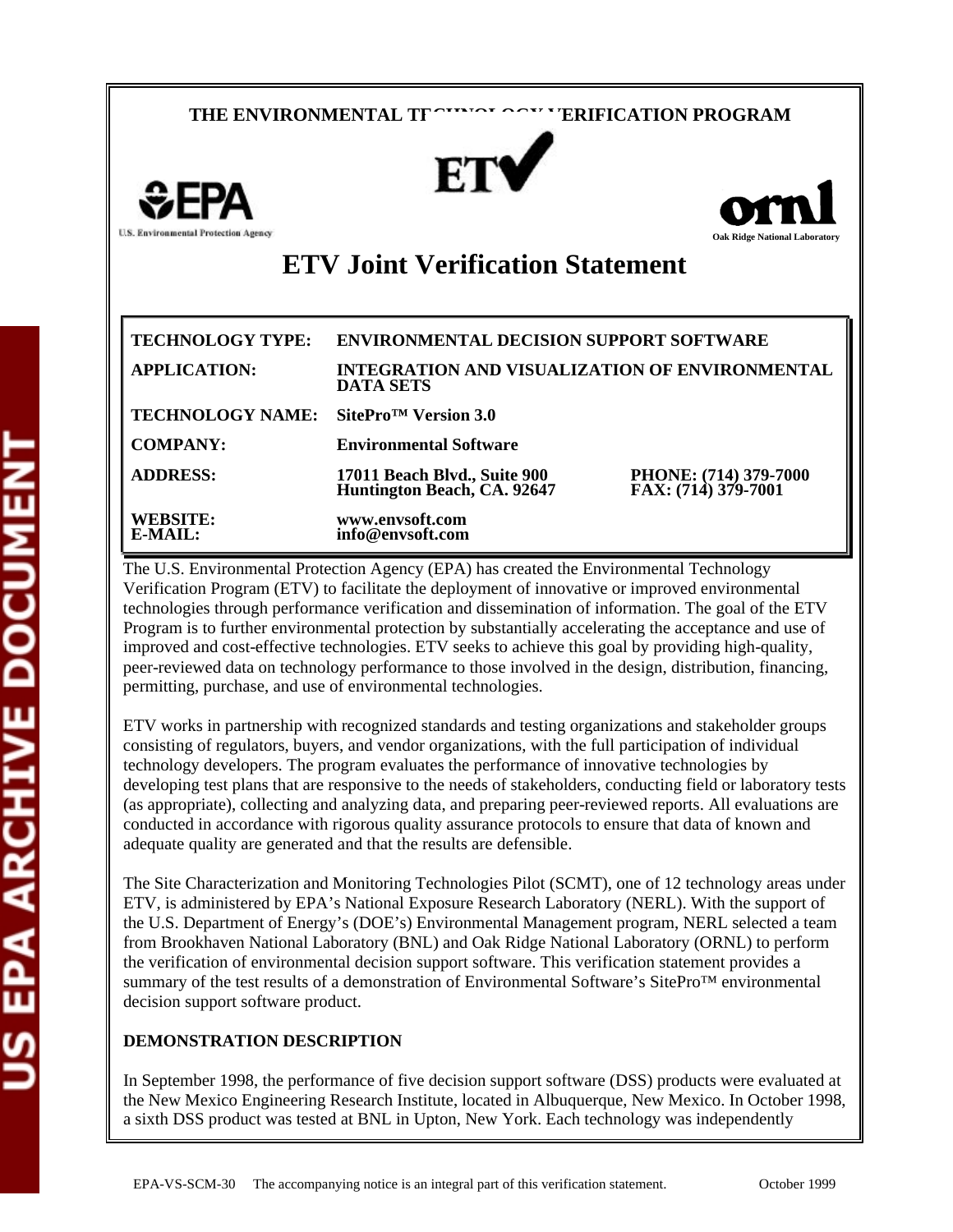evaluated by comparing its analysis results with measured field data and, in some cases, known analytical solutions to the problem.

Depending on the software, each was assessed for its ability to evaluate one or more of the following endpoints of environmental contamination problems: visualization, sample optimization, and cost-benefit analysis. The capabilities of the DSS were evaluated in the following areas: (1) the effectiveness of integrating data and models to produce information that supports the decision, and (2) the information and approach used to support the analysis. Secondary evaluation objectives were to examine DSS for its reliability, resource requirements, range of applicability, and ease of operation. The verification study focused on the developers' analysis of multiple test problems with different levels of complexity. Each developer analyzed a minimum of three test problems. These test problems, generated mostly from actual environmental data from six real remediation sites, were identified as Sites A, B, D, N, S, and T. The use of real data challenged the software systems because of the variability in natural systems.

Environmental Software staff used SitePro Version 3.0 to perform the visualization endpoint using data from Sites D, S, and T. Sites D and S have groundwater contamination, and Site T has soil contamination. The intent of the SitePro analyses was to demonstrate the software's capability to integrate large quantities of data into a visual framework for assistance in understanding a site's contamination problem. Because SitePro was not developed to address sample optimization or costbenefit problems, Environmental Software staff did not attempt to perform these aspects of the test problems.

During the demonstration SitePro was used to import data from many different sources (drawing and data files) and integrate these into the SitePro platform. Database manipulations (sort and query), GIS operations (multiple layers on maps, hot-linking of the data to the maps), data analysis (creating contours of water level and contaminant concentration, geologic boring maps, and geologic cross-section maps) and visualization (two-dimensional maps containing site features, contour levels, sample locations, and measured values) were demonstrated. Details of the demonstration, including an evaluation of the software's performance, may be found in the report entitled *Environmental Technology Verification Report: Environmental Software, SitePro™ Version 3.0,*EPA/600/R-99/093.

#### **TECHNOLOGY DESCRIPTION**

SitePro is a software application designed to help environmental professionals quickly and comprehensively characterize and manage information relevant to understanding environmental contamination problems. SitePro integrates a database, a geographic information system (GIS), computer-aided design (CAD), mapping, contouring, boring logs, cross-sections, graphing, imaging and reporting inside one application. This integration provides support for decisions pertaining to monitoring and remediation. SitePro can be used to manage various types of environmental data including data on contaminated soil and water, air emissions, wastewater, and health and safety parameters. The software allows environmental professionals to manage and share their site data using a single file. SitePro runs on Windows 95 and 98 and NT platforms.

### **VERIFICATION OF PERFORMANCE**

The following performance characteristics of SitePro Version 3.0 were observed:

*Decision Support:* SitePro was able to quickly import electronic data on contaminant concentrations, geologic structure, and surface structure from a variety of sources and integrate this information on a single platform. SitePro was able to display the information in a visual context to support data interpretation.

*Documentation of the SitePro Analysis:* Environmental Software staff used SitePro to generate reports that provided an adequate explanation of the process and parameters used to analyze each problem. Documentation of data transfer, manipulations of the data (e.g., how to treat contamination data as a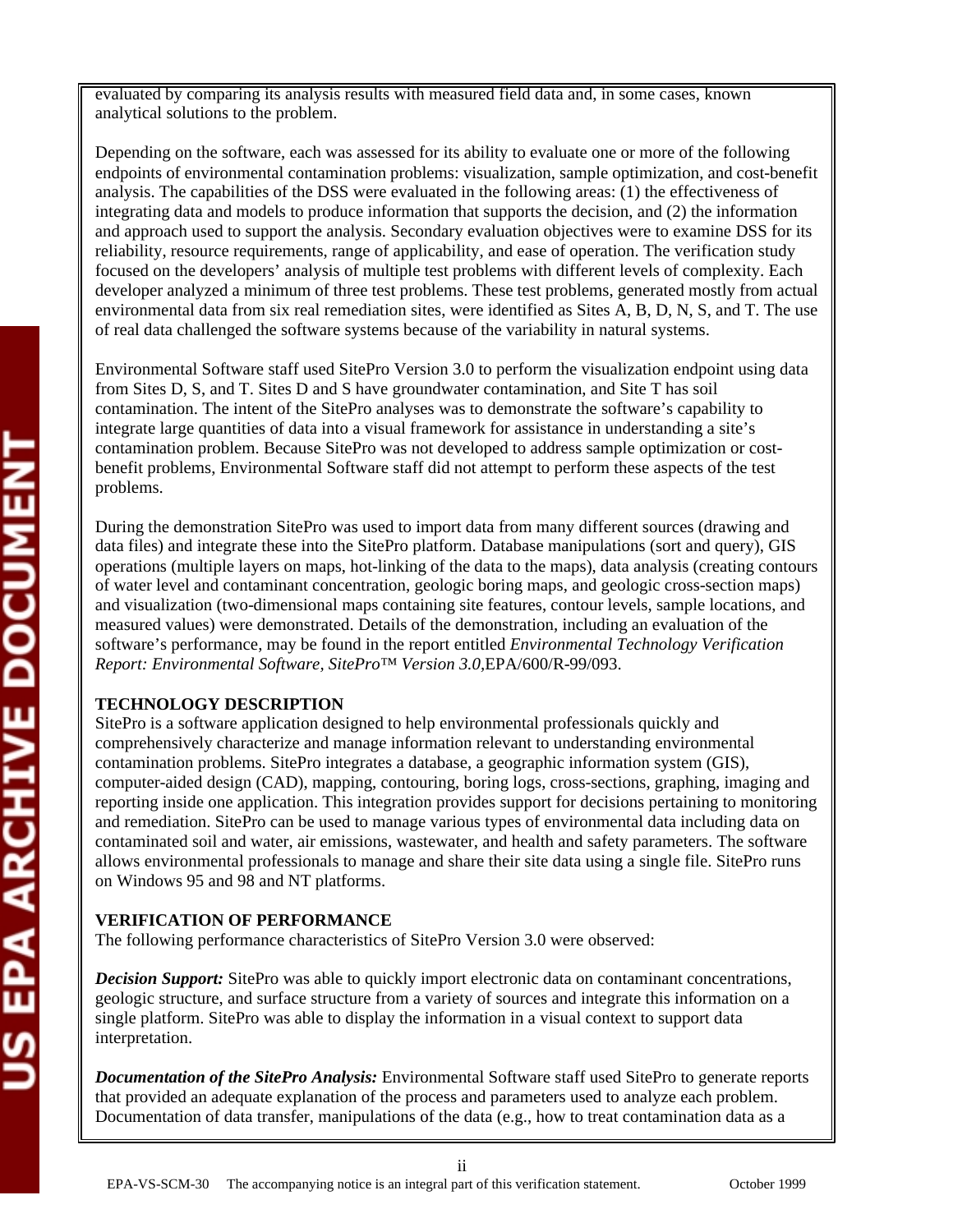function of depth in a well), and analyses were included. Model selection and parameters for contouring were also provided in the exportable documentation.

*Comparison with Baseline Analysis and Data:* SitePro was able to generate geologic boring maps and cross sections that accurately matched the data. The software was also able to generate hydraulic head measurement and contaminant concentration maps. The maps ranged from posting of data at the sample location to contours generated through inverse distance weighting (IDW) interpolation routines. In general, SitePro-generated contour maps were consistent with the measured data and baseline analysis. In a few cases, however, the SitePro predicted contours did not completely match the data. The cause for the poor agreement was the choice of contouring parameters used by the analyst.

*Multiple Lines of Reasoning:* Environmental Software chose not to use SitePro to provide multiple interpretations of the data with different modeling parameters. SitePro has several contouring algorithms, but only one contouring algorithm (IDW) was used in the demonstration. In addition, different parameters could have been used in the IDW algorithm to explore the data. Performing multiple interpolations of the data using different interpolation routines and parameters would have provided multiple views of the data that generally assist in data interpretation.

In addition to performance criteria, the following secondary criteria were evaluated:

*Ease of Use:* The demonstration showed that SitePro was extremely easy to use. The SitePro platform has a logical structure to permit use of the options in the software package. SitePro was demonstrated to import and export data in a wide range of formats. During the demonstration, one of four .dxf files provided by Environmental Software could not be read by other .dxf readers.

*Efficiency and Range of Applicability:* SitePro has a flexible database structure that supports multiple data input formats. This provided a flexible platform which addressed problems efficiently because the platform could be tailored to the problem under study. The database permits queries on a wide range of fields (e.g., chemical name, date, concentration, and well identifiers) and also permits filtering (e.g., include only the maximum concentration at a location over a range of sample dates). The software allows evaluation of a wide range of environmental conditions (e.g., contaminants in different media). Completion of three problems required one person-week of effort.

*Operator Skill Base:* To use SitePro efficiently, the operator should have a basic understanding of the use of computer software in analyzing environmental problems. This includes fundamental knowledge about GIS, CAD, and database files. In addition, skills in contouring environmental data is also key to achieving satisfactory results.

*Training and Technical Support:* SitePro requires minimal training for efficient use. An analyst with the prerequisite skill base can be using the software within a day. SitePro offers a wide range of options for training and technical support. A detailed on-line help system is supplied with the software package. In addition, a user's manual is available to assist in operation of the software. A step-by-step tutorial provided with the software package covers the major features. Two one-day training courses (introduction and advanced) are available if desired. Technical support is available for a yearly maintenance fee.

*Cost:* At the time of the demonstration, SitePro was priced at \$2295 for a single license. Educational and multiple license discounts are available. In addition, new clients are required to subscribe to one year of technical support at \$275 per year.

*Overall Evaluation:* The main strength of SitePro was its ability to easily integrate and manage information to allow analysis and spatial visualization of the data. SitePro was capable of managing data files from a wide range of sources, querying the data files to examine specific issues, and generating